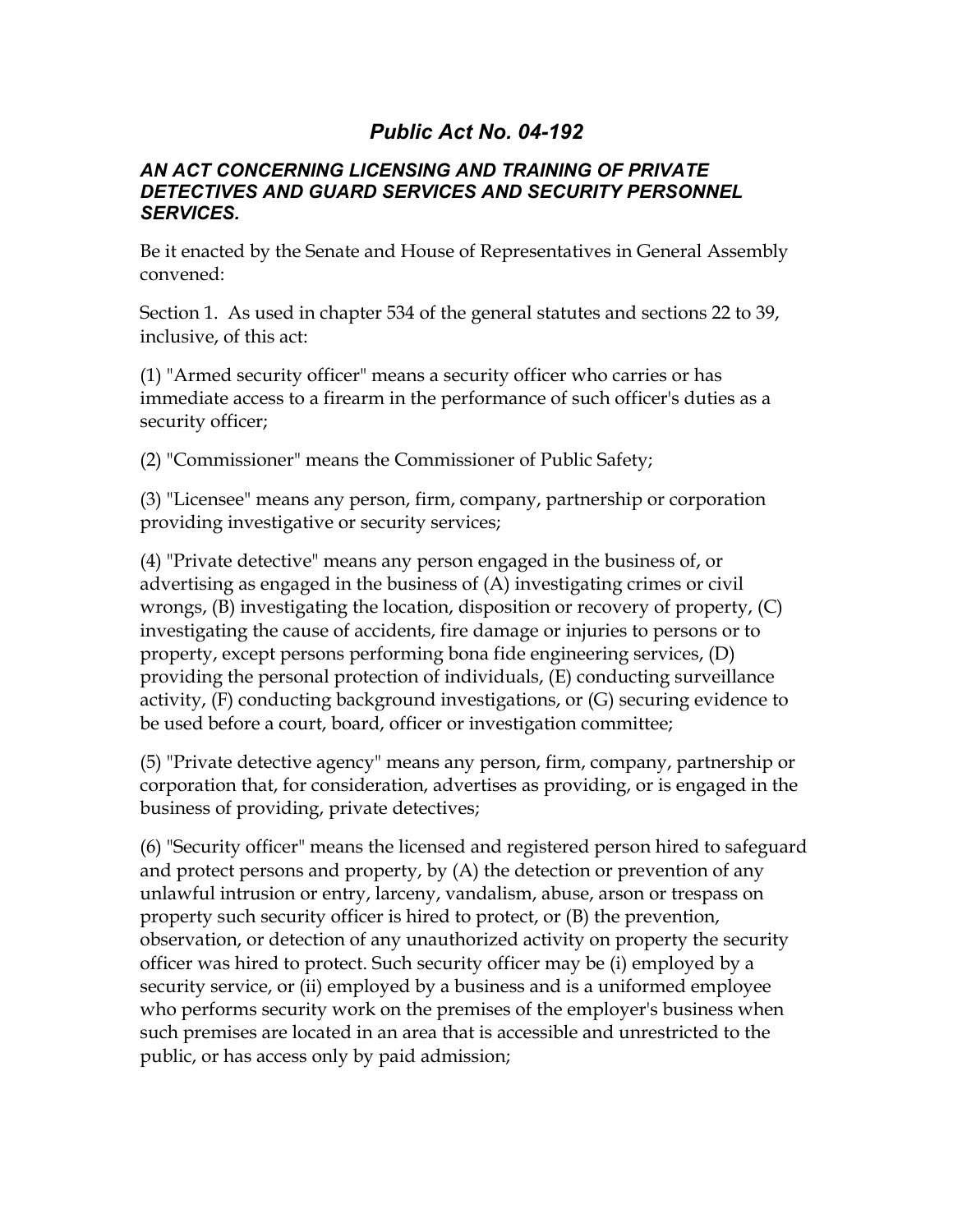(7) "Security service" means any person, firm, association or corporation that, for consideration, provides to another person, firm, association or corporation one or more of the following: (A) The prevention or detection of intrusion, entry, larceny, vandalism, abuse, fire, or trespass on the property the security service was hired to protect; (B) the prevention, observation or detection of any unauthorized activity on property the security service was hired to protect; (C) the protection of patrons and persons authorized to be on the premises of a person, firm, association or corporation that the security service was hired to protect; (D) the secure transportation of papers, money, negotiable instruments and other valuables; (E) the provision of patrol and armored car services; or (F) the provision of guard dogs.

Sec. 2. Section 29-153 of the general statutes is repealed and the following is substituted in lieu thereof.

No person shall engage in the business of, or solicit business as a private detective or make representations to be or advertise as a private detective or as furnishing detective or investigating services without first obtaining a license from the Commissioner of Public Safety.

Sec. 3. Section 29-154a of the general statutes is repealed and the following is substituted in lieu thereof.

(a) The commissioner may grant a private detective or private detective agency license to any suitable person, or to any corporation, association or partnership subject to the following qualifications:

The applicant for a private detective or private detective agency license shall be not less than twenty-five years of age and of good moral character and shall have had at least five years' experience as a full-time investigator, as determined in regulations adopted by the commissioner pursuant to section 29-161, as amended by this act, or shall have had at least ten years' experience as a police officer with a state or organized municipal police department. Employment as a security officer shall not be considered as employment as an investigator. If the applicant is a corporation, association or partnership, the person filing the application in behalf of such corporation, association or partnership shall meet the qualifications set out herein for an individual applicant, and shall be an officer of such corporation or member of such association or partnership. If the commissioner grants a private detective or private detective agency license to an applicant based on such applicant's experience as an investigator with an organized municipal fire department, such license shall restrict such licensee to performing the same type of investigations as were performed for the municipal fire department.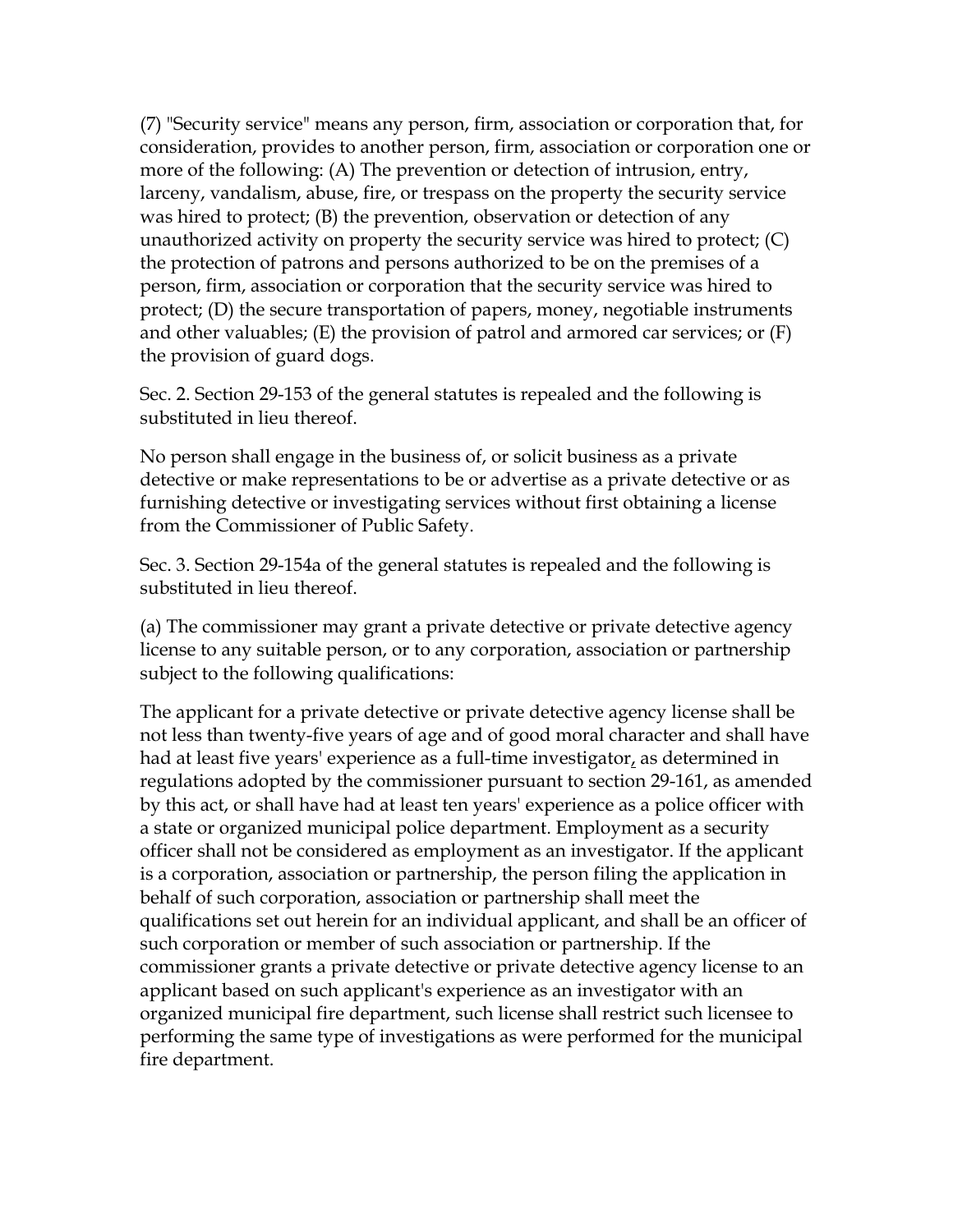(b) The commissioner may, at the commissioner's discretion, substitute up to one year of experience for a private detective or private detective agency applicant upon proof of satisfactory participation in a course of instruction pertinent to the license applied for.

(c) No license shall be issued to any person who has been (1) convicted of any felony, (2) convicted of any misdemeanor under section 21a-279, 53a-58, 53a-61, 53a-61a, 53a-62, 53a-63, 53a-96, 53a-175, 53a-176, 53a-178 or 53a-181d, or equivalent conviction in another jurisdiction, within the past seven years, (3) convicted of any offense involving moral turpitude, or (4) discharged from military service under conditions that demonstrate questionable moral character.

(d) Any applicant who has been denied a license may appeal in writing to the commissioner not later than thirty days after receipt of such denial.

Sec. 4. Section 29-154c of the general statutes is repealed and the following is substituted in lieu thereof.

No member of the state, or any town, city or borough, police force or any other person vested with police powers shall be eligible for a license under the provisions of sections 29-153 to 29-161, inclusive, as amended by this act. If the applicant is a corporation, association or partnership, no person comprising the corporation, association or partnership may be such a member or person.

Sec. 5. Section 29-155 of the general statutes is repealed and the following is substituted in lieu thereof.

(a) Application for a license as a private detective or as a private detective agency shall be made in writing, under oath, on a form to be furnished by the commissioner. The application shall state the applicant's full name, age, date and place of birth, residences and employment within the past five years and the applicant's present occupation with the names and addresses of employers, the date and place of conviction of any crime and such additional information as the commissioner requires to investigate the qualification, character, competency and integrity of the applicant. If the applicant is an association, corporation or partnership, similar information shall be required of each individual composing or intending to compose such association, corporation or partnership.

(b) The commissioner shall require any applicant for a license under this section to submit to state and national criminal history records checks. Each applicant and, in the case of an association, corporation or partnership, each individual composing such association, corporation or partnership, shall submit with the application two complete sets of fingerprints on forms specified and furnished by the commissioner and two photographs, two inches wide by three inches high, taken within six months prior to the application. The criminal history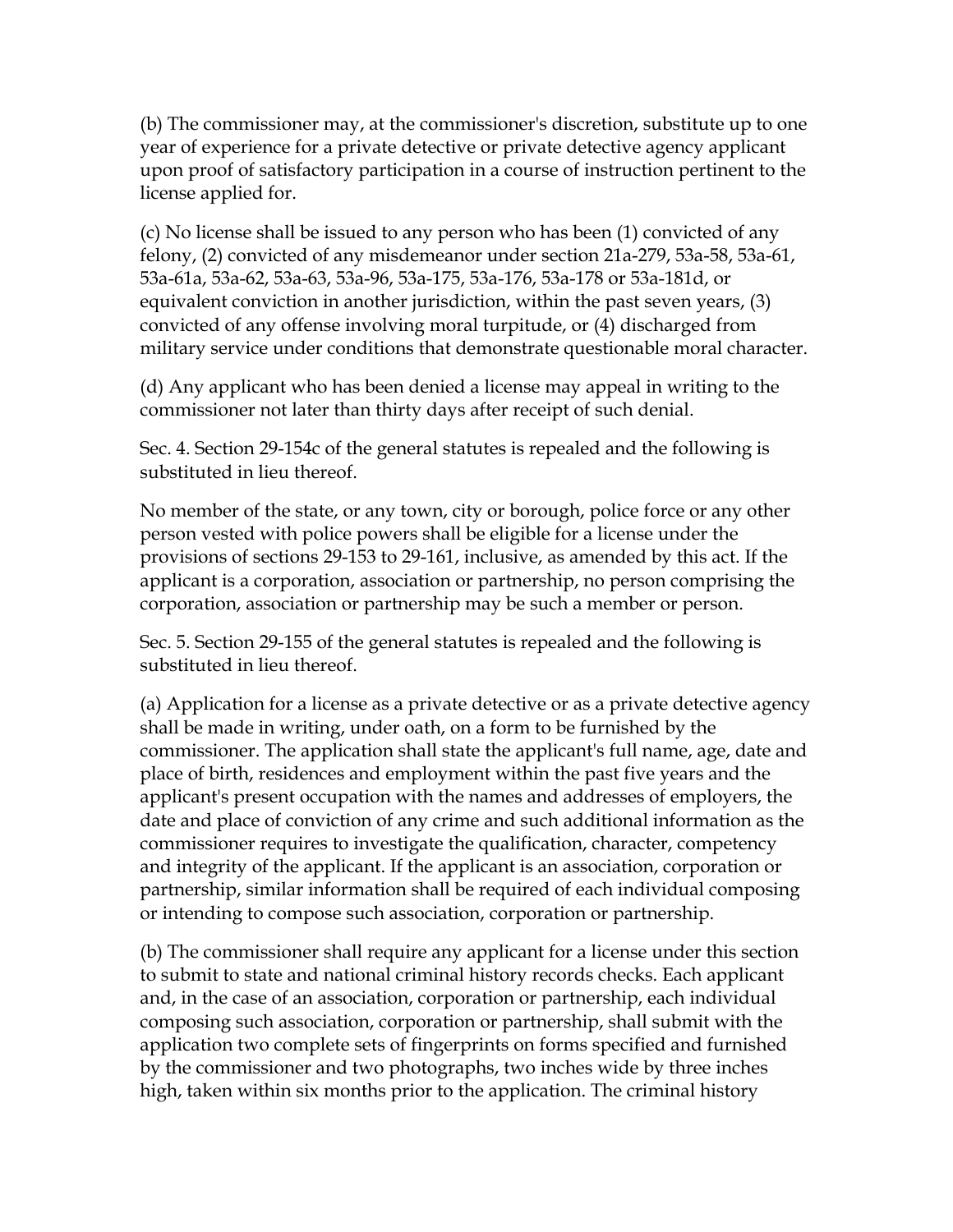records checks required pursuant to this subsection shall be conducted in accordance with section 29-17a.

(c) The application shall state the trade name or proposed trade name to be used by the applicant and the location of the principal place of business and the location of each office and branch office. If the applicant is a corporation, the application shall give the name of the corporation, if different from the proposed trade name, and the date and place of incorporation. Any trade name or proposed trade name shall require the approval of the commissioner. No trade name or designation shall be used which implies any association with any municipal, county or state government or the federal government, or any agency thereof. No licensee shall use any advertisement, seal or card, or any other media which may tend to mislead the public.

(d) The application shall contain such additional information and documentation as the commissioner may require by regulation.

Sec. 6. Section 29-155a of the general statutes is repealed and the following is substituted in lieu thereof.

 (a) Each applicant for a license as a private detective or as a private detective agency shall post with the commissioner a bond in favor of the state with surety in the amount of ten thousand dollars. No bond shall be accepted for filing unless it is with a surety company authorized to do business in this state and conditioned that the principal named therein shall not do any act meriting suspension or revocation of such principal's license under the provisions of this chapter. Any person aggrieved by an act of the principal named in such bond in violation of the provisions of sections 29-153 to 29-161, inclusive, as amended by this act, may proceed on such bond against the principal or surety therein, or both, to recover damages.

(b) Prior to being issued a license, an applicant shall provide a copy of a certificate of general liability insurance for not less than three hundred thousand dollars.

(c) A licensee shall notify the commissioner in writing within thirty days of a change of status in the liability insurance or surety bond required by this section.

Sec. 7. Section 29-155b of the general statutes is repealed and the following is substituted in lieu thereof.

Upon being satisfied, after investigation, of the good character, competency and integrity of an applicant, or, if the applicant is an association or partnership, of the individual members thereof, or if a corporation, of all officers and directors thereof, the commissioner may grant a license to conduct such private detective business and to maintain a bureau, agency, subagency, office or branch office for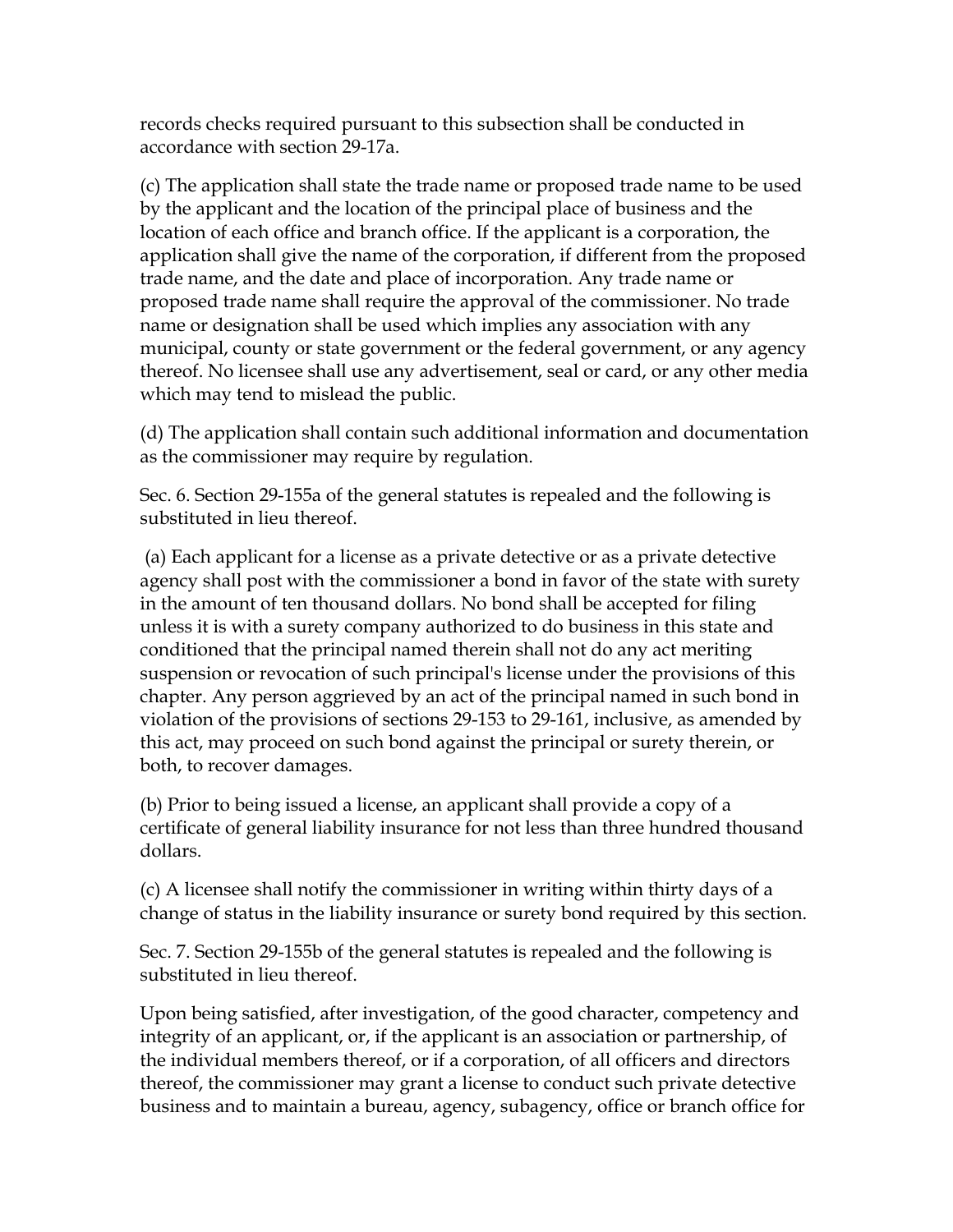the conduct of such business on the premises stated in such application. The license for an individual private detective shall be as a private detective, and, the license for a corporation, association or partnership shall be as a private detective agency. Such license shall be for a term of two years and application for renewal shall be on a form furnished by the commissioner. Each licensee shall permit the department to inspect, review or copy those documents, business records or training records in the licensee's possession that are required by regulation to be maintained.

Sec. 8. Section 29-155c of the general statutes is repealed and the following is substituted in lieu thereof.

The fee for an individual private detective shall, for an original license, be one thousand two hundred dollars and for renewal of any such license, five hundred dollars every two years. The fee for a private detective agency shall, for an original license, be one thousand five hundred dollars and for renewal of any such license, eight hundred dollars every two years. If a licensee fails to apply for renewal of any license within ninety days after the expiration thereof, such licensee shall pay for renewal thereof the fee provided for an original license.

Sec. 9. Section 29-155d of the general statutes is repealed and the following is substituted in lieu thereof.

Immediately upon the receipt of a license certificate issued by the Commissioner of Public Safety pursuant to sections 29-153 to 29-161, inclusive, as amended by this act, the licensee shall post and at all times display such license in a conspicuous place at the licensee's place of business. A copy or duplicate of the license certificate shall be conspicuously posted at each branch or suboffice.

Sec. 10. Section 29-156 of the general statutes is repealed and the following is substituted in lieu thereof.

Upon the issuance of a license as provided in sections 29-153 to 29-161, inclusive, as amended by this act, the commissioner shall issue to each licensee and, in the case of a corporation, association or partnership, each officer or member thereof, a pocket identification card, of such size and design as the commissioner may prescribe, which card shall contain a photograph of the person to whom issued, the name and business address of the licensee, the license number and date of its expiration and the imprint or impress of the seal of the state of Connecticut. Such card shall be carried upon the person to whom issued at all times when engaged in the activities of the licensed business, which card shall be evidence of due authorization pursuant to the terms of sections 29-153 to 29-161, inclusive, as amended by this act. All persons to whom such identification cards have been issued shall be responsible for the safe keeping of the same and shall not lend, enable, let or allow any other person to have, hold, possess or display such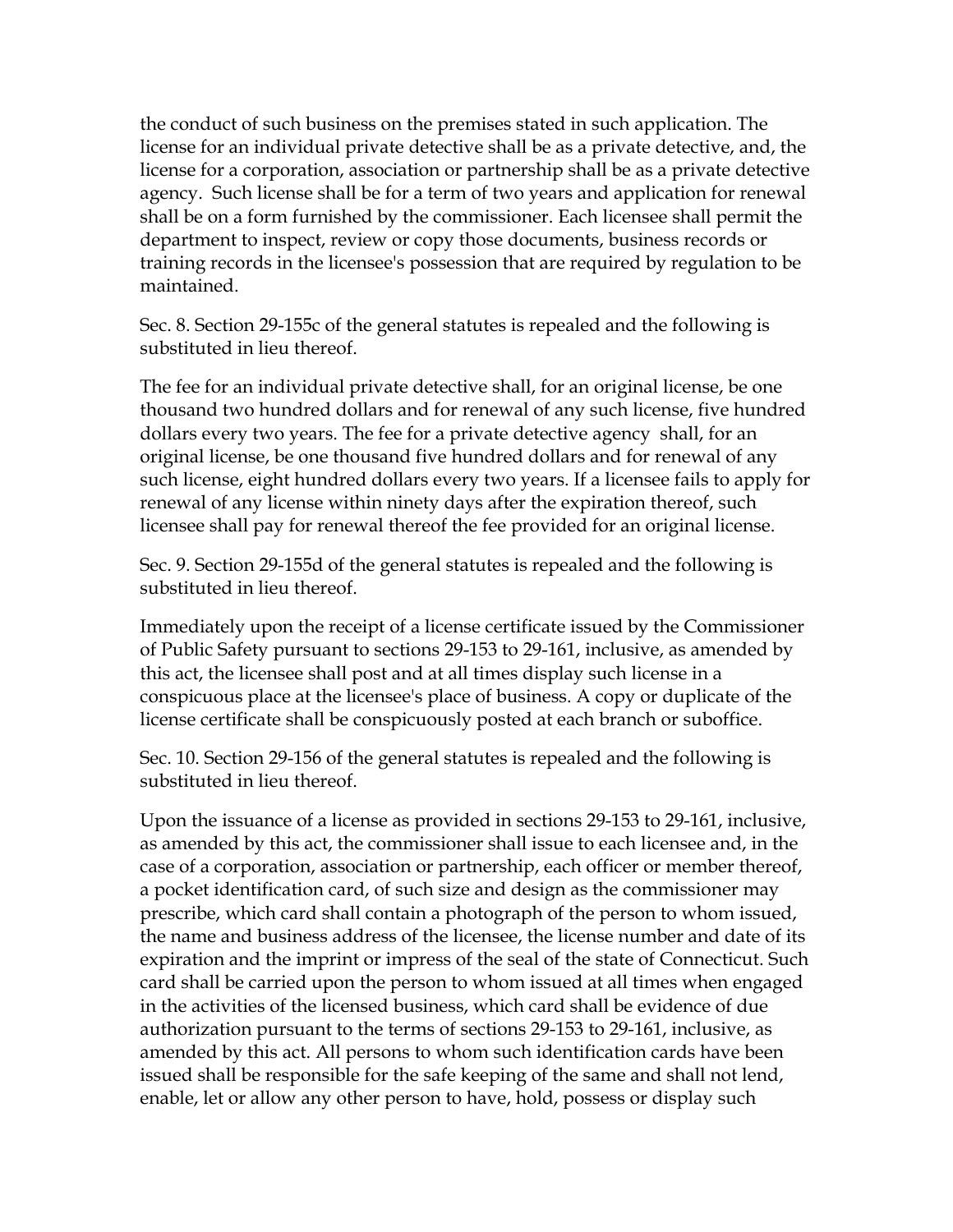identification card, and no person shall possess, hold or display any identification card or facsimile thereof, which is not duly authorized and issued by the commissioner pursuant to the foregoing provisions.

Sec. 11. Section 29-156a of the general statutes is repealed and the following is substituted in lieu thereof.

(a) Any licensee may employ as many agents, operators, assistants, guards, watchmen or patrolmen as such licensee deems necessary for the conduct of such licensee's business, provided such employees shall be of good moral character and at least eighteen years of age.

(b) Immediately upon hiring an agent, operator, assistant, guard, watchman or patrolman, the licensee shall make application to register such employee with the Commissioner of Public Safety. Such application shall be made on forms furnished by the commissioner, and, under oath of the employee, shall give the employee's name, address, date and place of birth, employment for the past five years, experience in the position applied for, any convictions for violations of the law and such other information as the commissioner may require, by regulation, to properly investigate the character, competency and integrity of the employee.

(c) The Commissioner of Public Safety shall require any applicant for registration under this section to submit to state and national criminal history records checks. The criminal history records checks required pursuant to this section shall be conducted in accordance with section 29-17a. The application for registration shall be accompanied by two sets of fingerprints of the employee and two photographs of the employee, two inches wide by two inches high, full-face, taken within six months prior thereto, and a twenty-dollar registration fee payable to the state. Subject to the provisions of section 46a-80, no person shall be approved for employment who has been convicted of a felony, any sexual offense or any crime that would tend to question such person's honesty and integrity, or who has been refused a license under the provisions of this chapter for any reason except minimum experience, or whose license, having been granted, has been revoked or is under suspension. Upon being satisfied of the suitability of the applicant for employment the commissioner shall register the employee and so notify the licensee and place the registration form and all related material on file with the Division of State Police within the Department of Public Safety.

(d) The licensee shall notify the commissioner within five days of the termination of employment of any registered employees.

Sec. 12. Section 29-156b of the general statutes is repealed and the following is substituted in lieu thereof.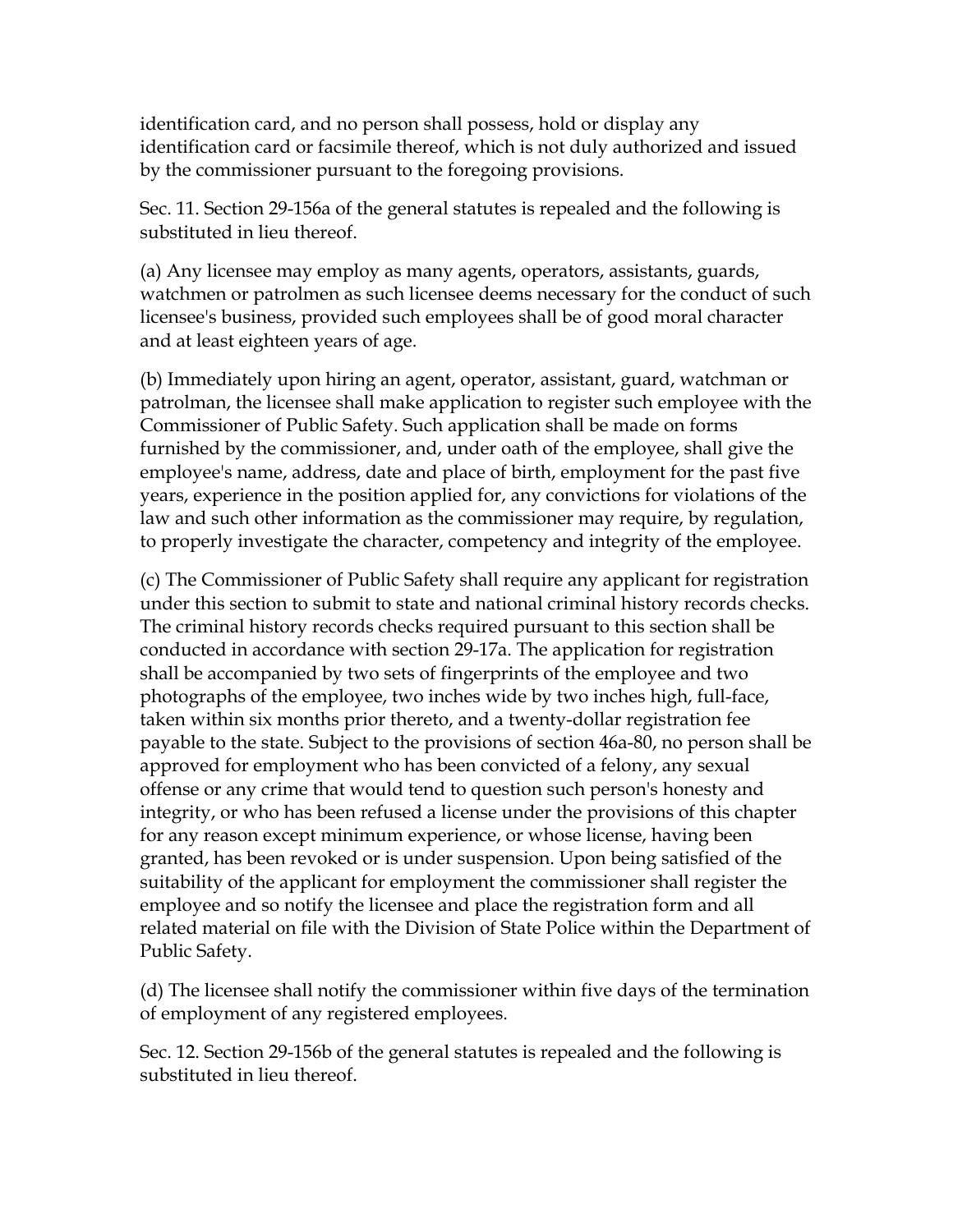The licensee of a private detective agency shall issue to each of the agency's nonuniformed investigators, operators or agents, an identification card, of such size, color and design as the commissioner may prescribe, which card shall contain the name and photograph of the investigator, operator or agent, the name and business address of the licensee, the license number and expiration date, and the certification that the named investigator, operator or agent is employed as an investigator, operator or agent of the licensee. Such card shall be carried by the investigator, operator or agent at all times when engaged in the activities of the licensee. No person shall hold, possess or show an identification card not authorized and issued to such person by a licensed employer, or possess such card after termination of such person's employment with the issuing licensee.

Sec. 13. Section 29-156d of the general statutes is repealed and the following is substituted in lieu thereof.

No private detective licensed under the provisions of sections 29-153 to 29-161, inclusive, as amended by this act, or officer, director, employee, operator or agent of such licensee, or any other person shall wear, carry, accept or show any badge or shield of any description, purporting to indicate that such person is a private detective or connected with the private detective business.

Sec. 14. Section 29-156e of the general statutes is repealed and the following is substituted in lieu thereof.

Any licensee may operate as many branch or suboffices as such licensee deems necessary to conduct the business properly. Such licensee shall advise the commissioner, in writing not later than five business days after opening such branch or suboffice for business, of the location of each branch or suboffice, giving the town or city, street, number and telephone number and the name of the manager of such branch or suboffice.

Sec. 15. Section 29-156g of the general statutes is repealed and the following is substituted in lieu thereof.

No person who is or has been an employee of a licensed private detective shall divulge any information to anyone other than such person's employer, or as the employer may direct, except as may be required by law and including a hearing before the commissioner, in respect to any of the work to which such person shall have been assigned by such employer or any other information relating to the business of the employer gained during such employment or association.

Sec. 16. Section 29-156h of the general statutes is repealed and the following is substituted in lieu thereof.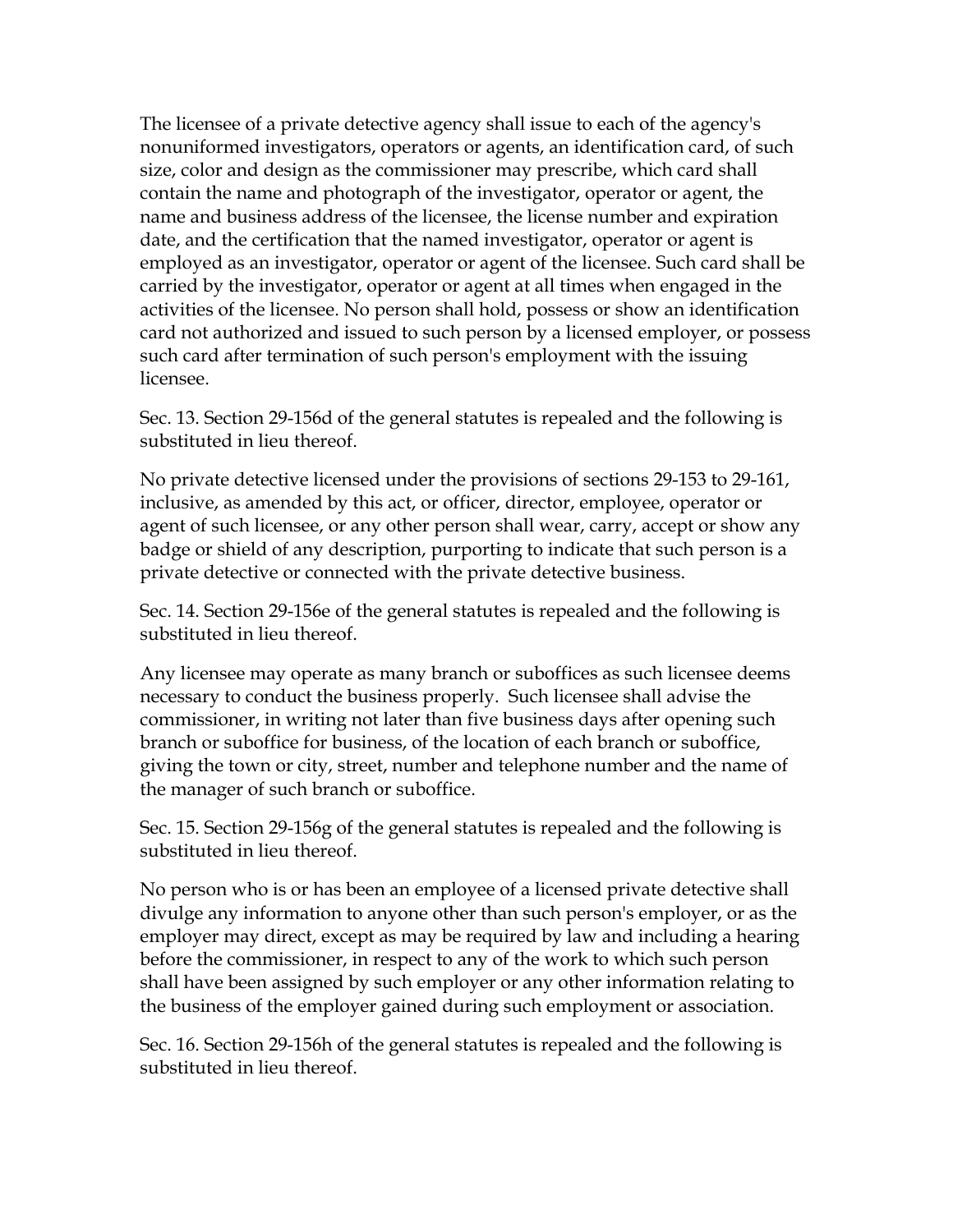Nothing in this chapter shall preclude a private detective or private detective agency from providing nonuniformed guard services for private property or persons in the normal course of their business.

Sec. 17. Section 29-158 of the general statutes is repealed and the following is substituted in lieu thereof.

Any license may be suspended or revoked by the commissioner, provided notice shall have been given to the licensee to appear before the commissioner to show cause why the license should not be suspended or revoked, upon a finding by the commissioner that: (1) The licensee has violated any of the terms or provisions of sections 29-153 to 29-161, inclusive, as amended by this act, or any of the regulations promulgated there under; (2) the licensee has practiced fraud, deceit or misrepresentation to the clients of the licensee; (3) the licensee has made a material misstatement in the application for issuance or renewal of such licensee's license; (4) the licensee has demonstrated incompetence or untrustworthiness in the conduct of such licensee's business; (5) the licensee has been convicted of a felony or other crime affecting such licensee's honesty, integrity or moral fitness. If the licensee has been convicted under section 53a-61 or 53a-62, the commissioner shall consider the facts and circumstances surrounding such convictions prior to suspending or revoking said license. Any party aggrieved by an order of the commissioner hereunder may appeal there from in accordance with the provisions of section 4-183, except venue for such appeal shall be in the judicial district of New Britain.

Sec. 18. Section 29-161 of the general statutes is repealed and the following is substituted in lieu thereof.

(a) Any person who violates any provision of sections 29-153 to 29-161, inclusive, as amended by this act, shall be fined not more than five thousand dollars or imprisoned not more than one year or both. The commissioner may establish, by regulation, civil penalties for violations of sections 29-153 to 29-161, inclusive, as amended by this act, but no such penalty shall be more than five thousand dollars. No person who violates any provision of section 29-153, as amended by this act, shall be eligible to apply for a license for two years. Any experience accrued while operating without being licensed will not be counted to the requirements as outlined in section 29-154a, as amended by this act.

(b) The commissioner shall adopt regulations in accordance with the provisions of chapter 54 to implement the provisions of sections 29-153 to 29-161, inclusive, as amended by this act.

Sec. 19. Section 29-161a of the general statutes is repealed and the following is substituted in lieu thereof.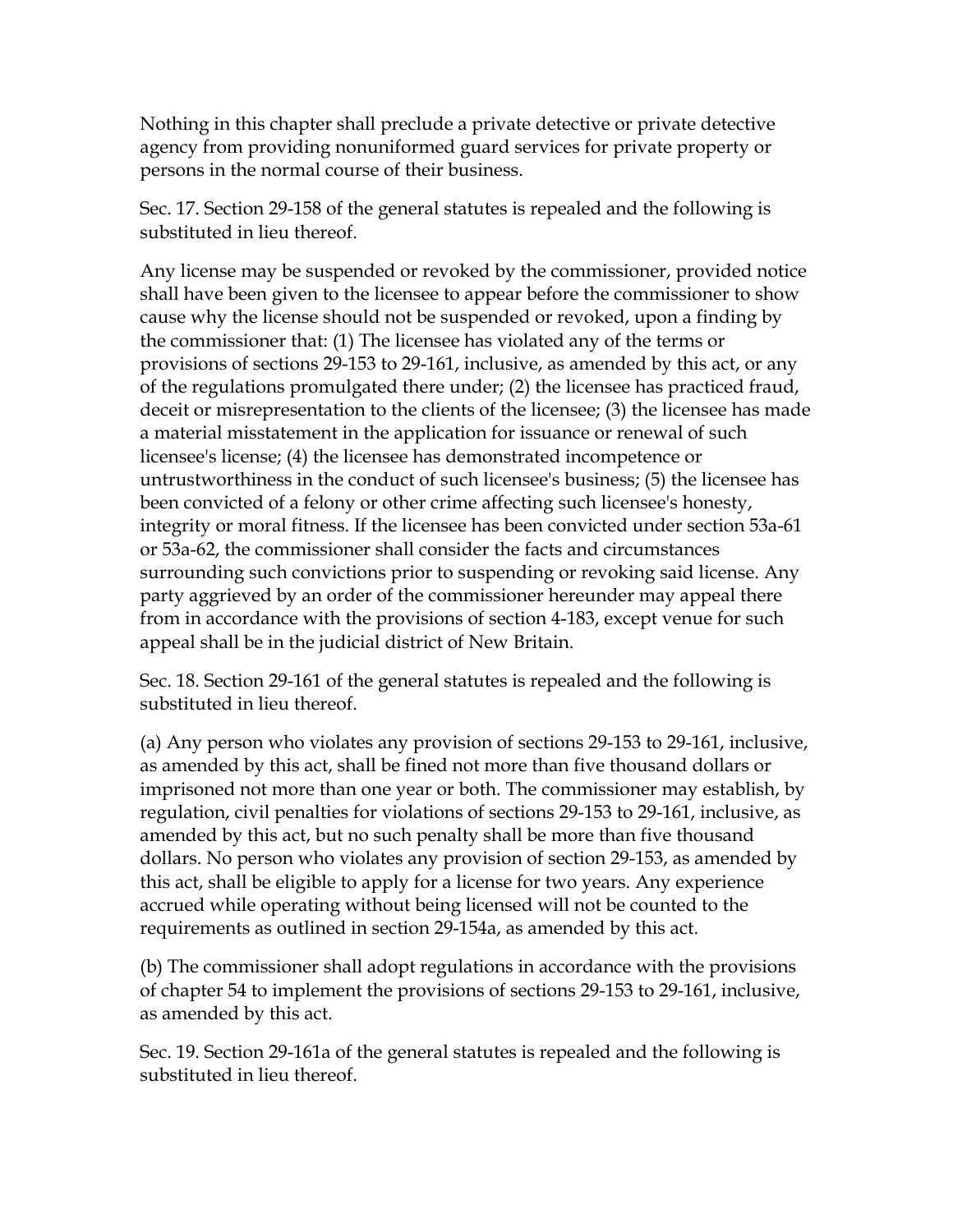(a) Any person, firm or corporation may employ as many security officers or security personnel carrying firearms as it deems necessary for the conduct of its business, provided such employees shall be of good moral character and at least twenty-one years of age. Each person, firm or corporation shall make application to register such personnel with the Commissioner of Public Safety immediately upon their hiring. Application for registration shall be made in the same manner as is provided in section 29-156a, as amended by this act, and applicants shall meet the requirements specified in said section.

(b) Each person, firm or corporation employing nonarmed proprietary security personnel may register such employees with the Commissioner of Public Safety in accordance with the provisions of this section.

(c) Any person, firm or corporation which violates any provision of this section shall be fined seventy-five dollars for each offense. Each violation of this section shall be a separate and distinct offense, and, in the case of a continuing violation, each day's continuance thereof shall be deemed to be a separate and distinct offense.

Sec. 20. Section 29-161b of the general statutes is repealed and the following is substituted in lieu thereof.

(a) No employee of a licensed security service and no employee of a firm or corporation hired to perform security services may carry a pistol, revolver or other firearm while on duty or directly en route to or from such employment unless such employee obtains a special permit from the Commissioner of Public Safety in accordance with the provisions of subsection (b) of this section. No licensed security service and no firm or corporation may permit any employee to carry a pistol, revolver or other firearm while on duty or directly en route to or from such employment unless it obtains proof that such employee has obtained such permit from the commissioner. The permit required under this section shall be in addition to the permit requirement imposed under section 29-28.

(b) The Commissioner of Public Safety may grant to any suitable employee of a licensed security service, or to an employee hired to perform uniformed or nonuniformed security services by a firm or corporation, a permit to carry a pistol or revolver or other firearm while actually on duty on the premises of the employer, or, while directly en route to or from such employment, provided that such employee has proven to the satisfaction of the commissioner that such employee has successfully completed a course, approved by the commissioner, of training in the safety and use of firearms. The commissioner may grant to such employee a temporary permit pending issuance of the permit, provided such employee has submitted an application and successfully completed such training course immediately following employment. All armed security officers shall complete such safety course and yearly complete a refresher safety course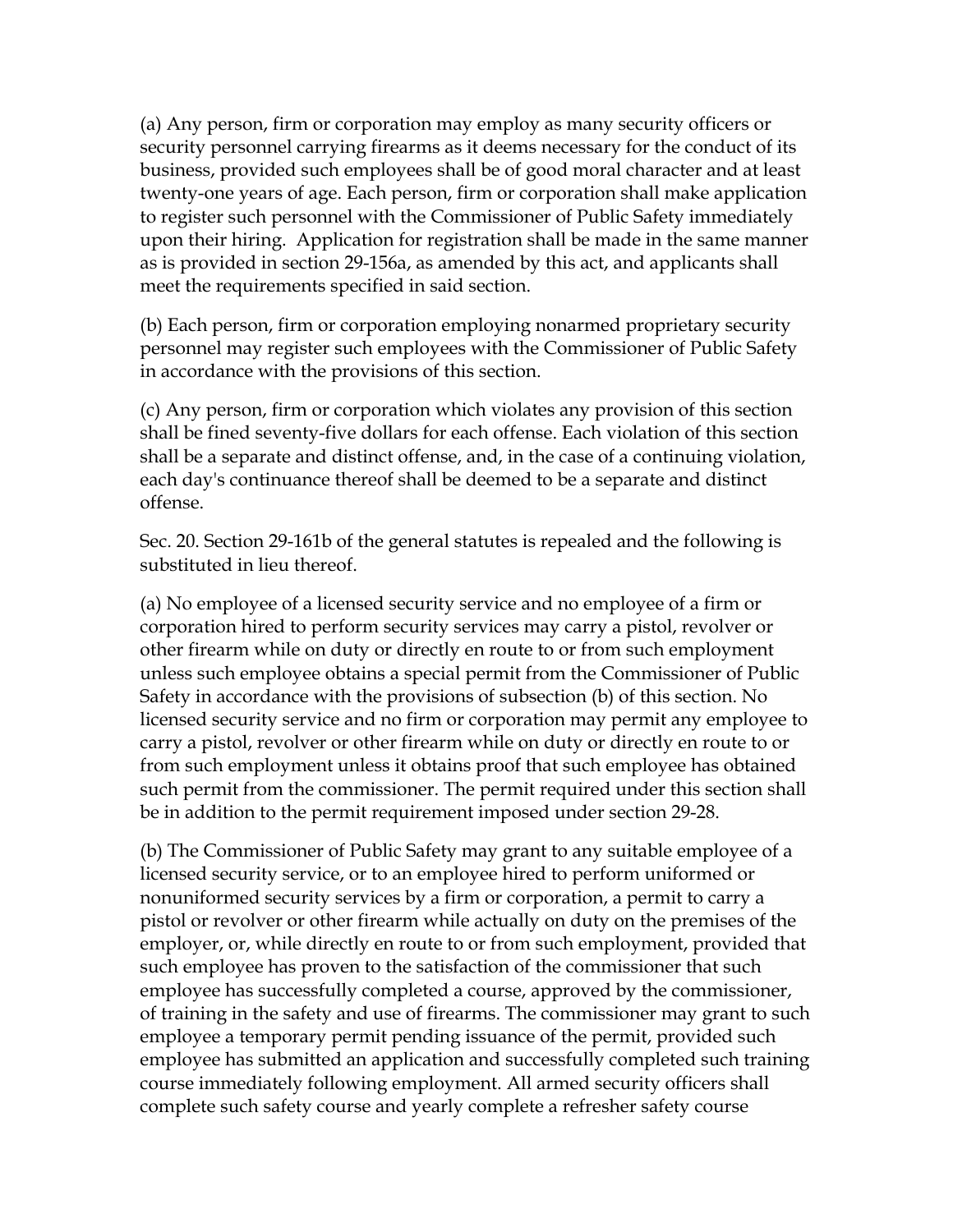approved by the commissioner. The commissioner shall adopt regulations in accordance with the provisions of chapter 54 concerning the approval of schools, institutions or organizations offering such courses, requirements for instructors and the required number of hours and content of such courses.

(c) Application for such permit shall be made on forms provided by the commissioner and shall be accompanied by a thirty-one dollar fee. Such permit shall have the same expiration date as the pistol permit issued under subsection (b) of section 29-28 and may be renewed for additional five-year periods.

(d) Any person, firm or corporation which violates any provision of this section shall be fined seventy-five dollars for each offense. Each violation of this section shall be a separate and distinct offense, and, in the case of a continuing violation, each day's continuance thereof shall be deemed to be a separate and distinct offense.

(e) The commissioner may suspend or revoke a security service license upon a finding by the commissioner that such licensee has violated the provisions of subsection (a) of this section, provided notice shall have been given to such licensee to appear before the commissioner to show cause why the license should not be suspended or revoked. Any party aggrieved by an order of the commissioner may appeal there from in accordance with the provisions of section 4-183, except venue for such appeal shall be in the judicial district of New Britain.

Sec. 21. Section 29-161c of the general statutes is repealed and the following is substituted in lieu thereof.

Any licensed security service or any firm or corporation employing proprietary security personnel shall furnish the state police or the municipal police department with written notice of the assignments of any security officers or personnel who carry firearms and are stationed within the jurisdiction of such law enforcement agencies.

Sec. 22. No person shall engage in the business of, or solicit business as a security service or make representations to be or advertise as furnishing security services without first obtaining a license from the Commissioner of Public Safety.

Sec. 23. (a) The Commissioner of Public Safety may grant a security service license to any suitable person, or to any corporation, association or partnership subject to the following qualifications: The applicant for a license as a security service shall be not less than twenty-five years of age and of good moral character and shall have had at least five years' experience in a supervisory management capacity in industrial security, or a supervisor within a federal or state security agency, or within a state or organized municipal police department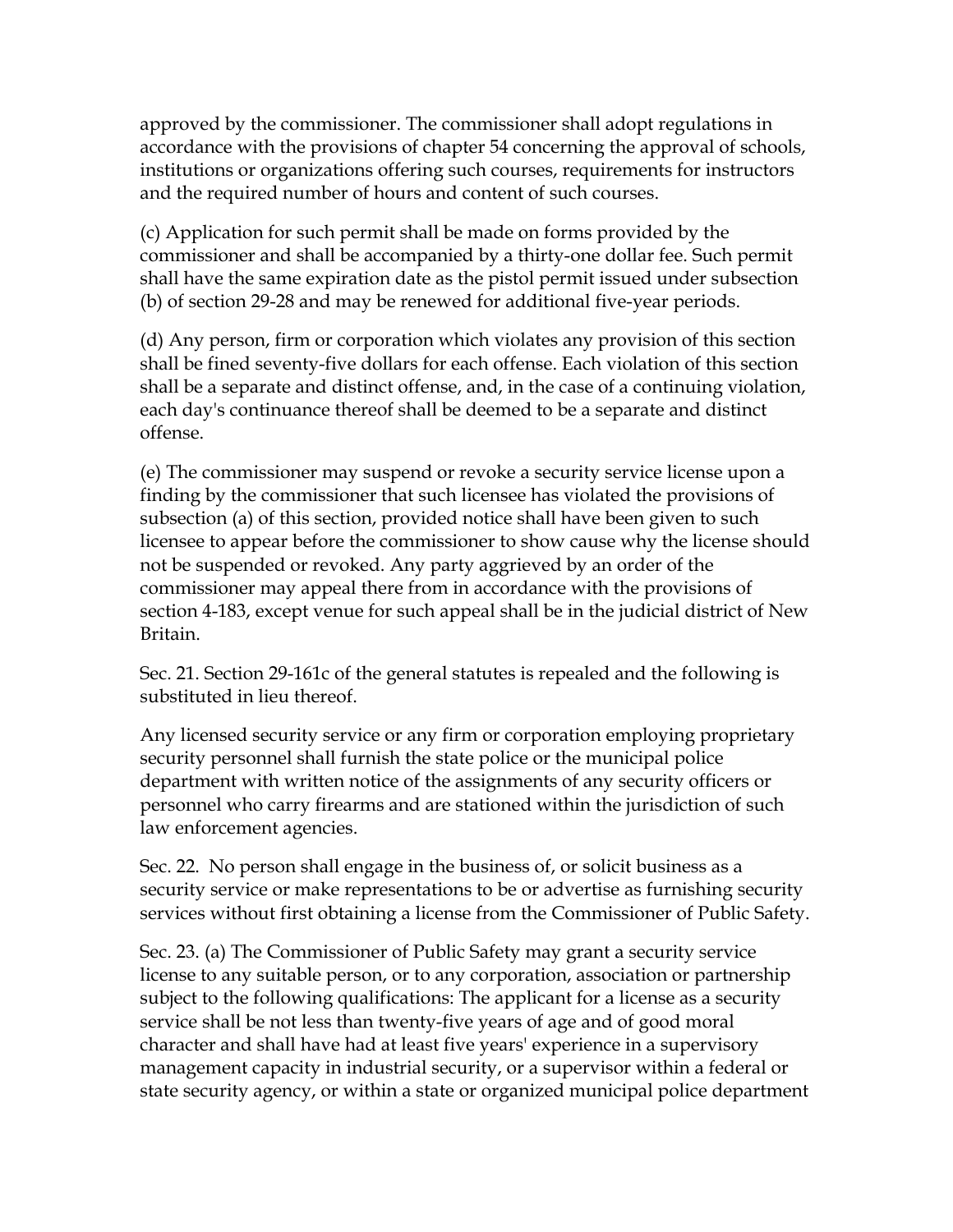or shall have had at least ten years' experience as a police officer with a state or organized municipal police department. If the applicant is a corporation, association or partnership, the person making the application shall be an officer of the corporation or a member of the association or partnership, and meet the foregoing qualifications.

(b) The commissioner may, at the commissioner's discretion, substitute up to one year of experience for a security service applicant upon proof of satisfactory participation in a course of instruction pertinent to the license applied for.

(c) No license shall be issued to any person who has been (1) convicted of any felony, (2) convicted of any misdemeanor under section 21a-279, 53a-58, 53a-61, 53a-61a, 53a-62, 53a-63, 53a-96, 53a-175, 53a-176, 53a-178 or 53a-181d of the general statutes, or equivalent conviction in another jurisdiction, within the past seven years, (3) convicted of any offense involving moral turpitude, or (4) discharged from military service under conditions that demonstrate questionable moral character.

(d) Any applicant for a security service or security officer license who has been denied such license may appeal in writing to the commissioner within thirty days.

Sec. 24. An application for a license of a corporation may be denied by the Commissioner of Public Safety, or suspended or revoked, if it appears that ten per cent or more of the stock of such corporation is held by a person who cannot meet the character standards required of an applicant.

Sec. 25. No member of the state, or any town, city or borough, police force or any other person vested with police powers shall be eligible for a license under the provisions of sections 22 to 39, inclusive, of this act. If the applicant is a corporation, association or partnership, no person comprising the corporation, association or partnership may be such a member or person.

Sec. 26. (a) Application for a license as a security service, shall be made in writing, under oath, on a form to be furnished by the Commissioner of Public Safety. The application shall state the applicant's full name, age, date and place of birth, residences and employment within the past five years and the applicant's present occupation with the names and addresses of employers, the date and place of conviction of any crime and such additional information as the commissioner requires to investigate the qualification, character, competency and integrity of the applicant. If the applicant is an association, corporation or partnership, similar information shall be required of each individual composing or intending to compose such association, corporation or partnership.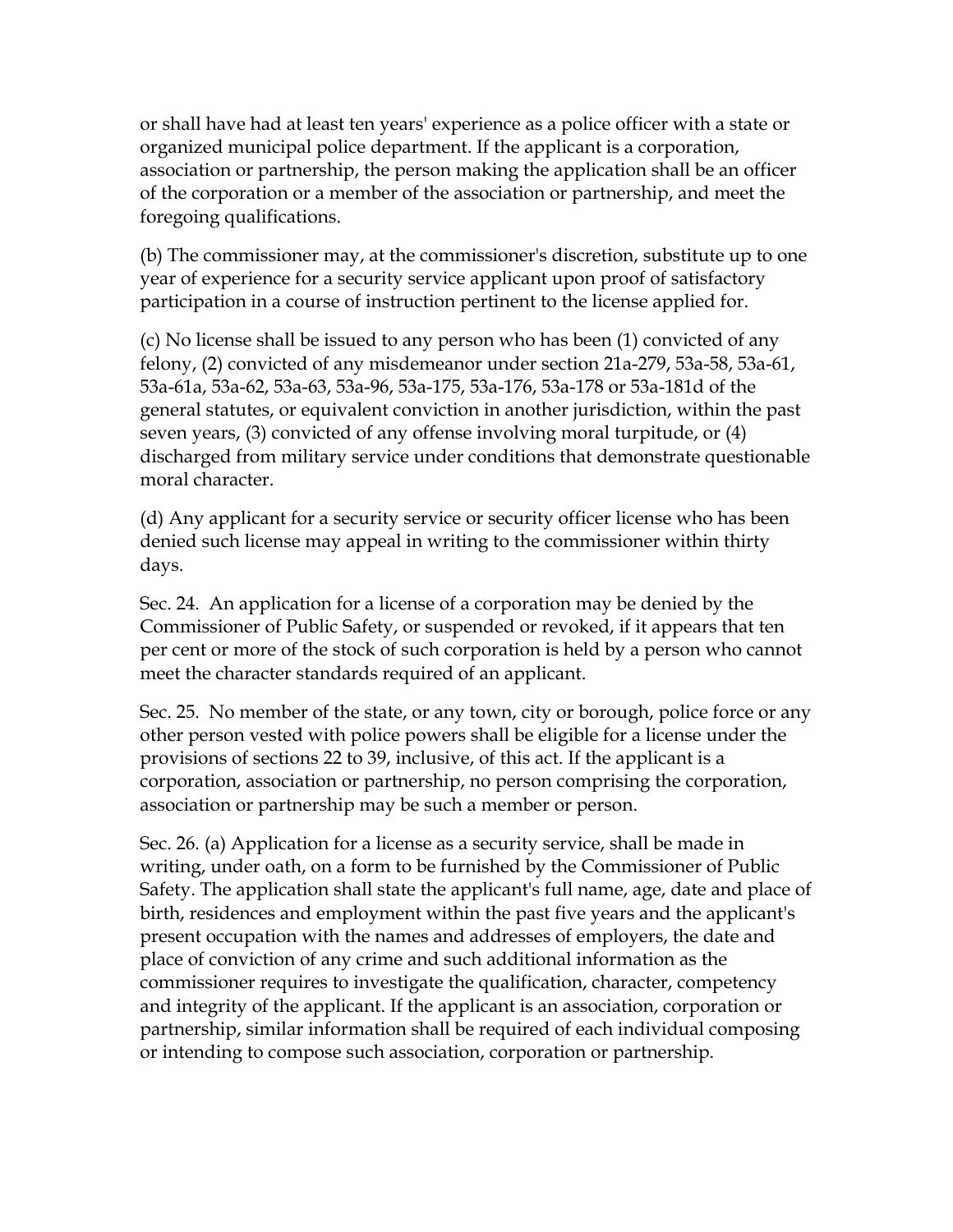(b) The Commissioner of Public Safety shall require any applicant for a license under this section to submit to state and national criminal history records checks. Each applicant and, in the case of an association, corporation or partnership, each individual composing such association, corporation or partnership, shall submit with the application two complete sets of fingerprints on forms specified and furnished by the commissioner and two photographs, two inches wide by three inches high, taken within six months prior to the application. The criminal history records checks required pursuant to this section shall be conducted in accordance with section 29-17a of the general statutes.

(c) The application shall state the trade name or proposed trade name to be used by the applicant and the location of the principal place of business and the location of each office and branch office. If the applicant is a corporation, the application shall give the name of the corporation, if different from the proposed trade name, and the date and place of incorporation. Any trade name or proposed trade name shall require the approval of the commissioner. No trade name or designation shall be used which implies any association with any municipal, county or state government or the federal government, or any agency thereof. No licensee shall use any advertisement, seal or card, or any other media which may tend to mislead the public.

(d) The application shall contain such additional information and documentation as the commissioner may require by regulation.

Sec. 27. (a) Each applicant for a license as a security service shall post with the Commissioner of Public Safety a bond in favor of the state with surety in the amount of ten thousand dollars. No bond shall be accepted for filing unless it is with a surety company authorized to do business in this state and conditioned that the principal named therein shall not do any act meriting suspension or revocation of such principal's license under the provisions of sections 22 to 39, inclusive, of this act. Any person aggrieved by an act of the principal named in such bond in violation of the provisions of chapter 534 of the general statutes may proceed on such bond against the principal or surety therein, or both, to recover damages.

(b) Prior to being issued a license, an applicant shall provide a copy of a certificate of general liability insurance for not less than three hundred thousand dollars. The licensee shall notify the commissioner, in writing, within thirty days of a change of status in the liability insurance or surety bond required by this section.

Sec. 28. Upon being satisfied, after investigation, of the good moral character, competency and integrity of an applicant, or, if the applicant is an association or partnership, of the individual members thereof, or if a corporation, of all officers and directors thereof, the Commissioner of Public Safety may grant a license to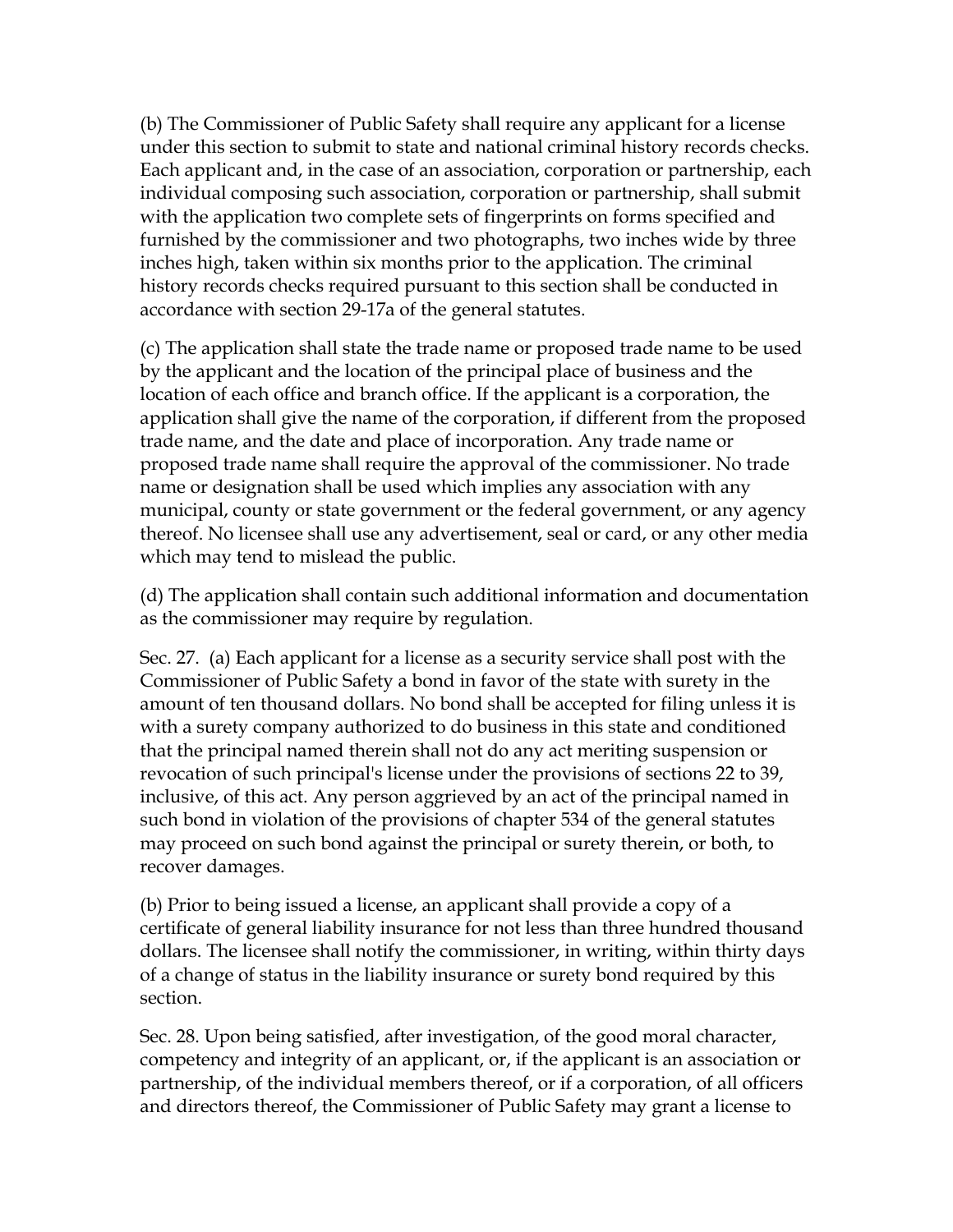conduct business as a security service and to maintain a bureau, agency, subagency, office or branch office for the conduct of such business on the premises stated in such application. The license for an individual, a corporation, association or partnership conducting a security service shall be as a security service. Such license shall be for a term of two years and application for renewal shall be on a form furnished by the commissioner. Each licensee shall permit the department to inspect, review or copy those documents, business records or training records in the licensee's possession that are required by sections 22 to 39, inclusive, of this act to be maintained.

Sec. 29. The fee for an individual, association or partnership licensed as a security service shall, for an original license, be one thousand two hundred dollars, and for renewal thereof, five hundred dollars every two years. The fee for a corporation licensed as a security service shall, for an original license, be one thousand five hundred dollars and for renewal thereof eight hundred dollars every two years. If a licensee fails to apply for renewal of any license within ninety days after the expiration thereof, the licensee shall pay for renewal thereof the fee provided for an original license.

Sec. 30. Immediately upon the receipt of a license certificate issued by the Commissioner of Public Safety pursuant to section 23 of this act, the licensee shall post and at all times display such license in a conspicuous place at the licensee's place of business. A copy or duplicate of the license certificate shall be conspicuously posted at each branch or suboffice.

Sec. 31. Upon the issuance of a license as provided in sections 22 to 39, inclusive, of this act, the Commissioner of Public Safety shall issue to each licensee and, in the case of a corporation, association or partnership, each officer or member thereof, a pocket identification card, of such size and design as the commissioner may prescribe, which card shall contain a photograph of the person to whom issued, the name and business address of the licensee, the license number and date of its expiration and the imprint or impress of the seal of the state of Connecticut. Such card shall be carried upon the person to whom issued at all times when engaged in the activities of the licensed business, which card shall be evidence of due authorization pursuant to the terms of sections 22 to 39, inclusive, of this act. All persons to whom such identification cards have been issued shall be responsible for the safe keeping of the same and shall not lend such identification card to any other person or enable, let or allow any other person to have, hold, possess or display such identification card, and no person shall possess, hold or display any identification card or facsimile thereof, which is not duly authorized and issued by the commissioner pursuant to the foregoing provisions.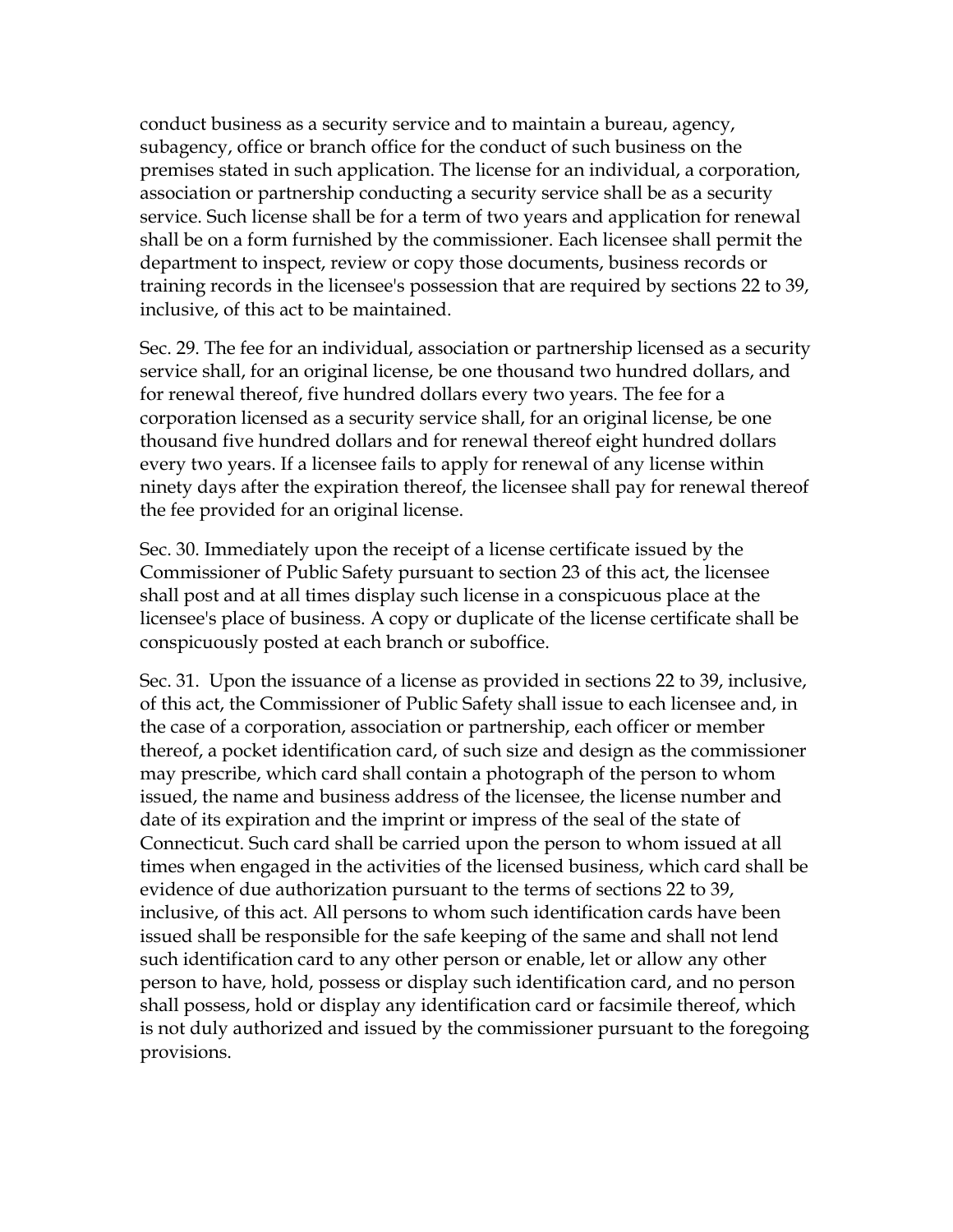Sec. 32. (a) Any security service may employ as many security officers as the licensee deems necessary for the conduct of the business, provided such employees shall be of good moral character and at least eighteen years of age.

(b) Any person hired to work, as a security officer shall be licensed as a security officer prior to a security service making application to register the security officer with the Commissioner of Public Safety. The employee shall complete a minimum of eight hours training in the following areas: Basic first aid, search and seizure laws and regulations, use of force, basic criminal justice and public safety issues. The training shall be approved by the commissioner in accordance with regulations adopted pursuant to section 39 of this act.

(c) Upon successful completion of such training, an employee may submit an application for a license as a security officer on forms furnished by the commissioner and, under oath, shall give the employee's name, address, date and place of birth, employment for the past five years, experience in the position applied for, any convictions for violations of the law and such other information as the commissioner may require, by regulation, to properly investigate the character, competency and integrity of the employee. The initial application for a license shall be accompanied by two sets of fingerprints of the employee and the Commissioner of Public Safety shall require any applicant for a license under this section to submit to state and national criminal history records checks. The criminal history records checks required pursuant to this subsection shall be conducted in accordance with section 29-17a of the general statutes. The application for a license shall be accompanied by two sets of fingerprints of the employee and two photographs of the employee, two inches wide by two inches high, full-face, taken within six months prior thereto, and a twenty-dollar licensing fee to be renewed every two years, made payable to the state. Subject to the provisions of section 46a-80 of the general statutes, no person shall be approved for a license who has been convicted of a felony, any sexual offense or any crime that would tend to question such person's honesty and integrity, or who has been refused a license under the provisions of sections 22 to 39, inclusive, of this act, for any reason except minimum experience, or whose license, having been granted, has been revoked or is under suspension. Upon being satisfied of the suitability of the applicant for licensure, the commissioner may license the employee as a security officer.

(d) Upon the security officer's successful completion of training and licensing by the commissioner, or immediately upon hiring a licensed security officer, the security service shall make application to register such security officer with the commissioner on forms provided by the commissioner. Such application shall be accompanied by payment of a twenty-dollar application fee payable to the state. The completed registration form and all related material shall be kept on file with the Division of State Police within the Department of Public Safety.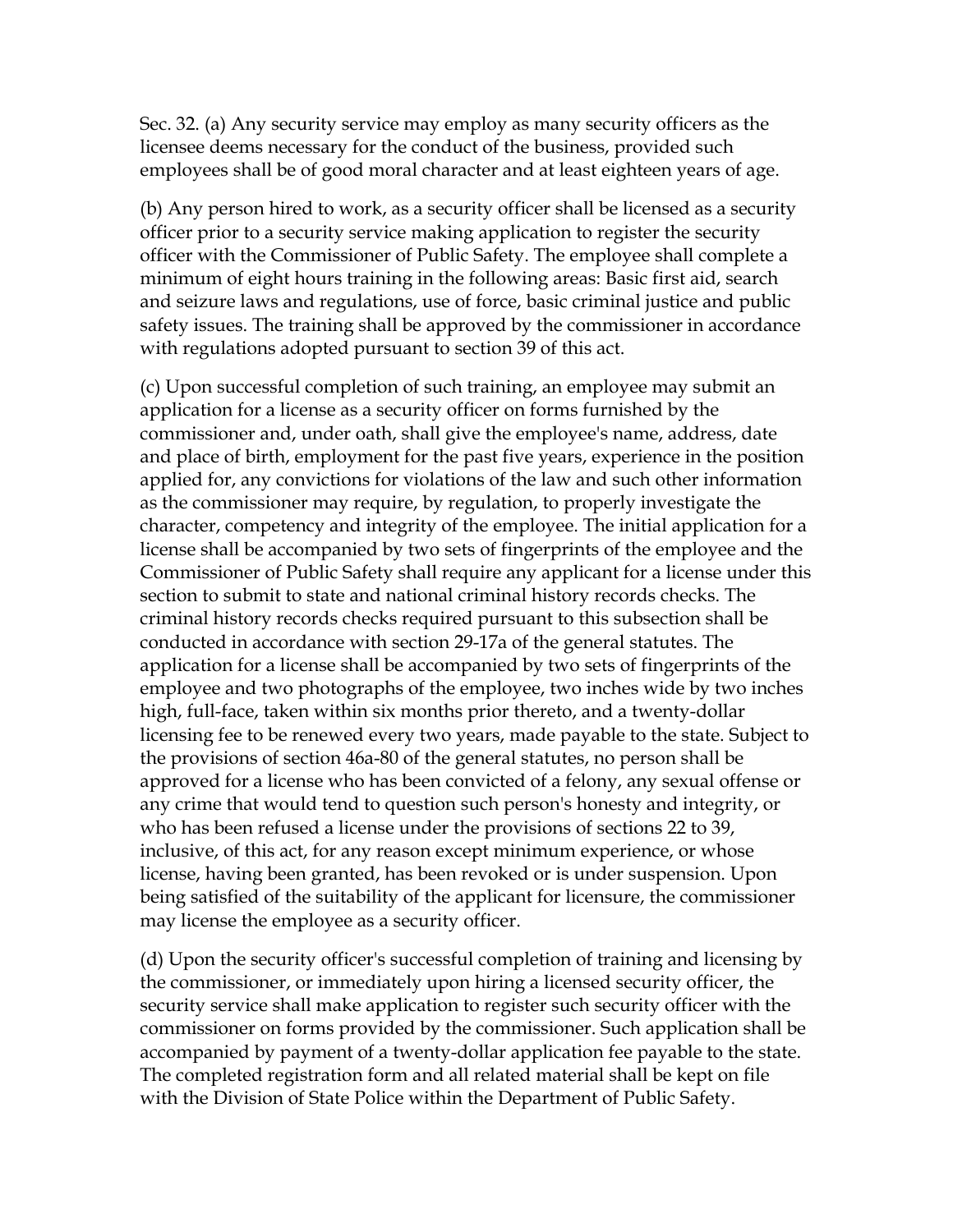(e) The security service shall notify the commissioner within five days of the termination of employment of any registered employee.

Sec. 33. The licensee of a security service shall issue to each nonuniformed security officer employed by such security service an identification card, of such size, color and design as the Commissioner of Public Safety may prescribe, which card shall contain the name and photograph of the security officer, the name and business address of the security service, the license number and expiration date and the certification that the named security officer is employed as a security officer by the security service. Such card shall be carried by the security officer at all times when engaged in the activities of such security officer's employer. No person shall hold, possess or show an identification card not authorized and issued to such person by a licensed employer, or possess such card after termination of such person's employment with the issuing licensee.

Sec. 34. The licensee of a security service shall issue to each uniformed employee a metal or woven insignia of a design approved by the Commissioner of Public Safety, with an inscription thereon containing the word "security", the name of the licensee and an identification number. Such insignia shall be conspicuously worn at all times by the employee when in uniform and acting in the service of the licensee, and the commissioner may prescribe the manner of displaying such insignia. As used in this section, "uniform" means any manner or type of dress of a particular style and distinctive appearance as distinguished from clothing usually worn by the public.

Sec. 35. Any security service may operate as many branch or suboffices as the licensee deems necessary to conduct the business properly. The licensee of the security service shall advise the Commissioner of Public Safety, in writing, not later than five business days after opening such branch or suboffice for business, of the location of each branch or suboffice, giving the town or city, street address and telephone number and the name of the manager of such branch or suboffice.

Sec. 36. Nothing in sections 22 to 39, inclusive, of this act, shall preclude a security service from performing the investigation of offenses upon property such security service is employed to service.

Sec. 37. Any license for a security service or security officer may be suspended or revoked by the Commissioner of Public Safety, provided notice shall have been given to the licensee to appear before the commissioner to show cause why the license should not be suspended or revoked, upon a finding by the commissioner that: (1) The licensee has violated any of the terms or provisions of sections 22 to 39, inclusive, of this act, or any of the regulations adopted pursuant to section 39 of this act; (2) the licensee has practiced fraud, deceit or misrepresentation; (3) the licensee has made a material misstatement in the application for issuance or renewal of the license; (4) the licensee has demonstrated incompetence or